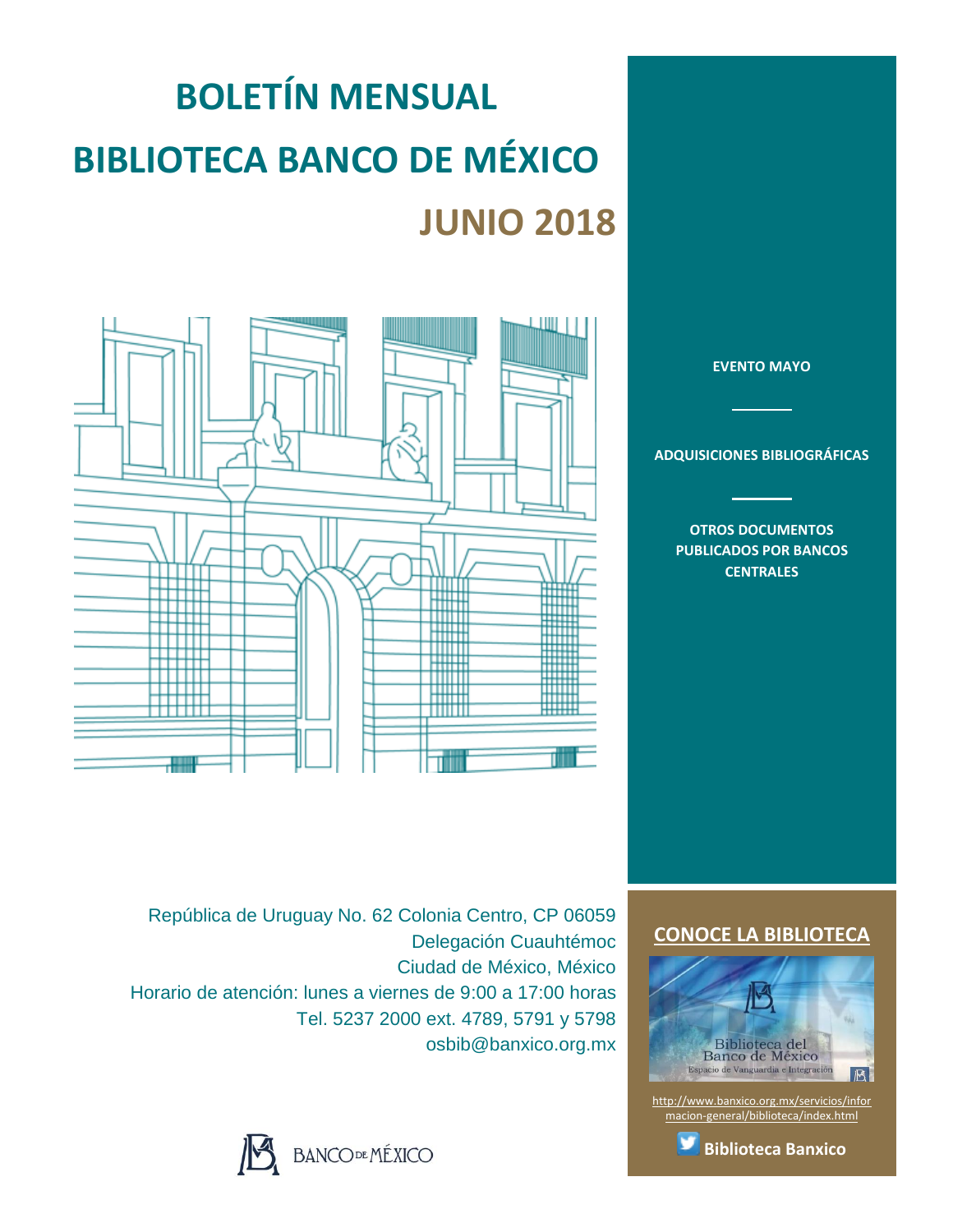# **EVENTO MAYO**

<span id="page-1-0"></span>Presentación del libro, "Trampas territoriales de pobreza, desigualdad y baja movilidad social: los casos de Chile, Perú y México". MIDE, 24 de mayo, 2018.



De izquierda a derecha: Dr. Manuel Ramos Francia, Dra. Graciela Teruel, Dr. Isidro Soloaga, Dr. Marcelo Delajara.

**[EVENTO MAYO](#page-1-0)**

**[ADQUISICIONES BIBLIOGRÁFICAS](#page-2-0)**

**[OTROS DOCUMENTOS](#page-3-0)  [PUBLICADOS POR BANCOS](#page-3-0)  [CENTRALES](#page-3-0)**

## **[CONOCE LA BIBLIOTECA](http://www.banxico.org.mx/servicios/informacion-general/biblioteca/index.html)**



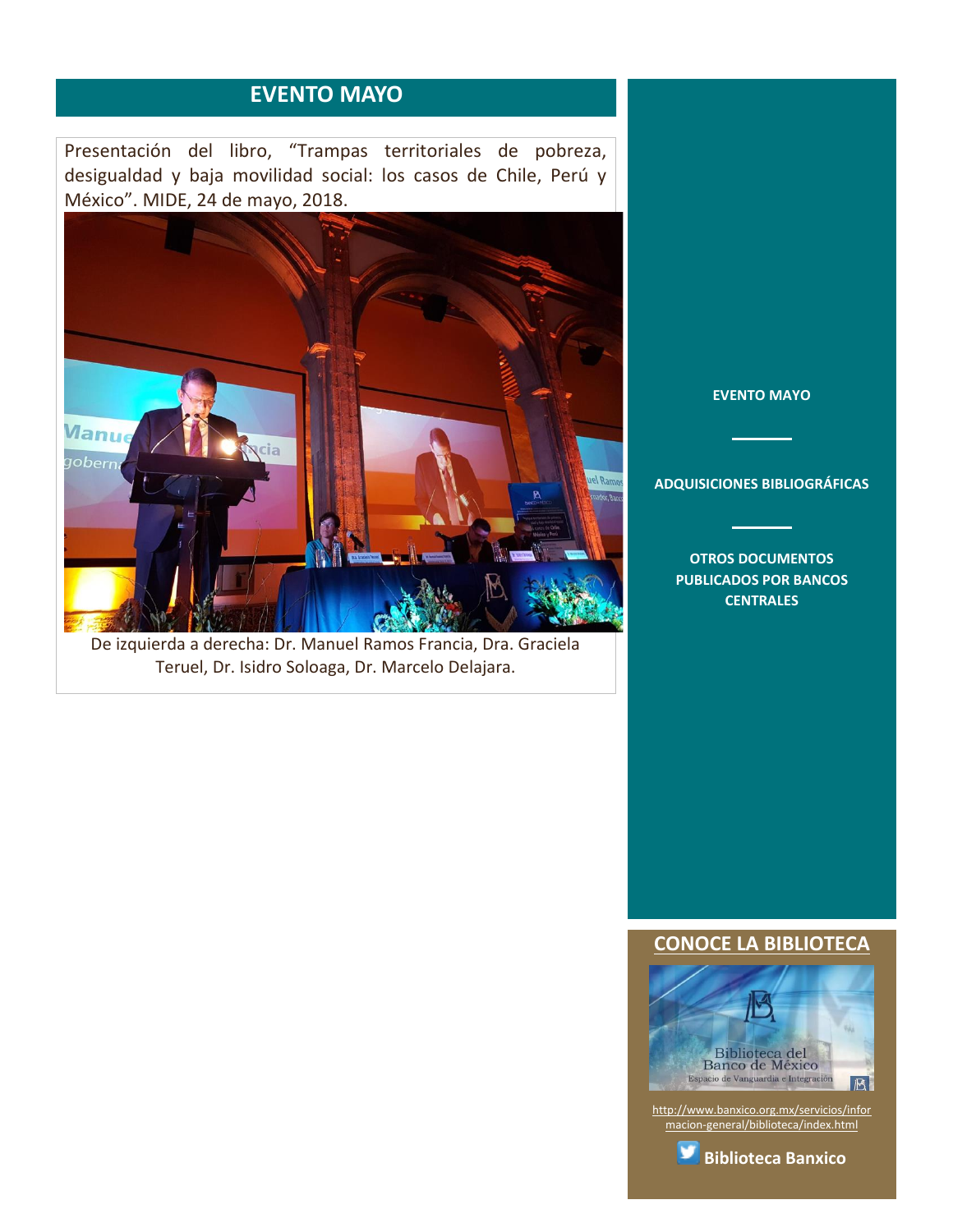<span id="page-2-0"></span>

| ADQUISICIONES BIBLIOGRÁFICAS                                                                                                                                                                                                                                                               |                                                                                                                                                                                                                                           |                                                                                                                |  |
|--------------------------------------------------------------------------------------------------------------------------------------------------------------------------------------------------------------------------------------------------------------------------------------------|-------------------------------------------------------------------------------------------------------------------------------------------------------------------------------------------------------------------------------------------|----------------------------------------------------------------------------------------------------------------|--|
| <b>ECONOMÍA Y FINANZAS</b>                                                                                                                                                                                                                                                                 |                                                                                                                                                                                                                                           |                                                                                                                |  |
| The end of theory : financial crises,<br>the failure of economics, and the<br>sweep of human interaction<br>2017<br><b>Richard Bookstaber</b><br>Collective choice and social welfare<br>2017<br>Amartya Sen<br>intangible economy :<br>how<br>The<br>services shape global production and | The escape from balance sheet<br>recession and the QE trap : a<br>road for the<br>hazardous<br>world<br>economy<br>2015<br>Richard C. Koo<br>Keynes : useful economics for the<br>world economy<br>2014<br>Peter Temin and<br>David Vines | <b>EVENTO MAYO</b>                                                                                             |  |
| consumption<br>2017<br>Deborah K. Elms<br>Arian Hassani<br>Patrick Low                                                                                                                                                                                                                     | Equality,<br>the<br>third<br>world,<br>and<br>economic delusion<br>1981<br>P.T. Bauer                                                                                                                                                     | <b>ADQUISICIONES BIBLIOGRÁFICAS</b>                                                                            |  |
| Unequal gains: American growth and<br>inequality since 1700<br>2016<br>Peter H. Lindert<br>Jeffrey G. Williamson                                                                                                                                                                           |                                                                                                                                                                                                                                           | <b>OTROS DOCUMENTOS</b><br><b>PUBLICADOS POR BANCOS</b><br><b>CENTRALES</b>                                    |  |
| <b>MATEMÁTICAS</b>                                                                                                                                                                                                                                                                         |                                                                                                                                                                                                                                           |                                                                                                                |  |
| Introduction to analysis<br>2013<br><b>Arthur Mattuck</b>                                                                                                                                                                                                                                  | Bayesian filtering and smoothing<br>2013<br>Simo Särkkä                                                                                                                                                                                   |                                                                                                                |  |
| <b>COMERCIO</b>                                                                                                                                                                                                                                                                            |                                                                                                                                                                                                                                           |                                                                                                                |  |
| Tap: unlocking the mobile economy<br>2017<br>Anindya Ghose                                                                                                                                                                                                                                 |                                                                                                                                                                                                                                           |                                                                                                                |  |
| <b>CIENCIAS SOCIALES</b>                                                                                                                                                                                                                                                                   |                                                                                                                                                                                                                                           | <b>CONOCE LA BIBLIOTECA</b>                                                                                    |  |
| The origins of behavioural public<br>policy<br>2017<br><b>Adam Oliver</b>                                                                                                                                                                                                                  | The accordion family : boomerang<br>kids, anxious parents, and the private<br>toll of global competition<br>2013<br>Katherine S. Newman<br><b>CONSULTA EL CATÁLOGO DE LA</b>                                                              | Biblioteca del<br>Banco de México<br>Espacio de Vanguardia e Integración<br>B                                  |  |
|                                                                                                                                                                                                                                                                                            | <b>BIBLIOTECA</b>                                                                                                                                                                                                                         | http://www.banxico.org.mx/servicios/infor<br>macion-general/biblioteca/index.html<br><b>Biblioteca Banxico</b> |  |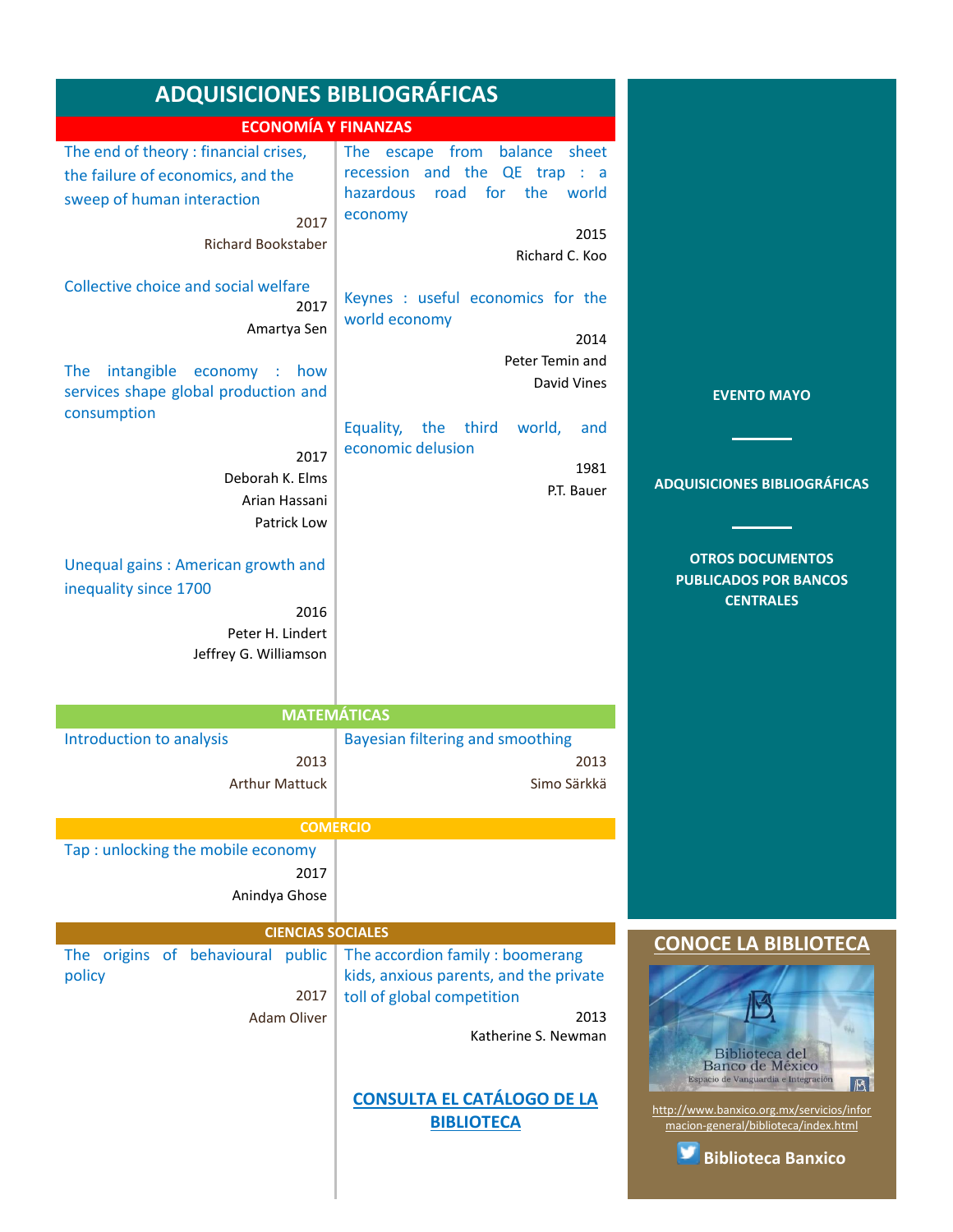<span id="page-3-0"></span>

| <b>OTROS DOCUMENTOS PUBLICADOS POR BANCOS</b> |                                       |                                     |  |
|-----------------------------------------------|---------------------------------------|-------------------------------------|--|
| <b>CENTRALES</b>                              |                                       |                                     |  |
| Financial and price stability in              | The Role of News about TFP in         |                                     |  |
| emerging markets: the role of the             | <b>U.S. Recessions and Booms</b>      |                                     |  |
| interest rate.                                | Leonardo Melosi                       |                                     |  |
| <b>Martin Tobal</b>                           | Renato Faccini                        |                                     |  |
| Lorenzo Menna                                 |                                       |                                     |  |
|                                               | Politics, banks, and sub-sovereign    |                                     |  |
| Capital (and Earnings) Incentives             | debt: unholy trinity or divine        |                                     |  |
| for Loan Loss Provisions in Brazil:           | coincidence?                          |                                     |  |
| evidence from a crisis-buffering              | Michael Koetter                       |                                     |  |
| regulatory intervention                       | Alexander Popov                       |                                     |  |
| Ricardo Schechtman                            |                                       |                                     |  |
| Tony Takeda                                   | The Neapolitan Banks in the           | <b>EVENTO MAYO</b>                  |  |
|                                               | <b>Context of Early Modern Public</b> |                                     |  |
| From carry trades to curvy trades             | <b>Banks</b>                          |                                     |  |
| Ferdinand Dreher,                             | Francois R. Velde                     | <b>ADQUISICIONES BIBLIOGRÁFICAS</b> |  |
| Thomas Kostka                                 |                                       |                                     |  |
| Johannes Gräb                                 | <b>Sovereign Default and Monetary</b> |                                     |  |
|                                               | <b>Policy Tradeoffs</b>               |                                     |  |
| Private and public risk sharing in            | Huixin Bi                             | <b>OTROS DOCUMENTOS</b>             |  |
| the euro area                                 | Eric M. Leeper                        | <b>PUBLICADOS POR BANCOS</b>        |  |
| Jacopo Cimadomo                               | Campbell Leith                        | <b>CENTRALES</b>                    |  |
| Oana Furtuna                                  |                                       |                                     |  |
| Massimo Giuliodori                            | <b>Individual Social Capital and</b>  |                                     |  |
|                                               | <b>Migration</b>                      |                                     |  |
|                                               | Anil Rupasingha<br>Julie L. Hotchkiss |                                     |  |
|                                               |                                       |                                     |  |
|                                               |                                       |                                     |  |
|                                               |                                       |                                     |  |
|                                               |                                       |                                     |  |
|                                               |                                       |                                     |  |
|                                               |                                       |                                     |  |
|                                               |                                       |                                     |  |
|                                               |                                       |                                     |  |
|                                               |                                       |                                     |  |
|                                               |                                       |                                     |  |
|                                               |                                       | <b>CONOCE LA BIBLIOTECA</b>         |  |



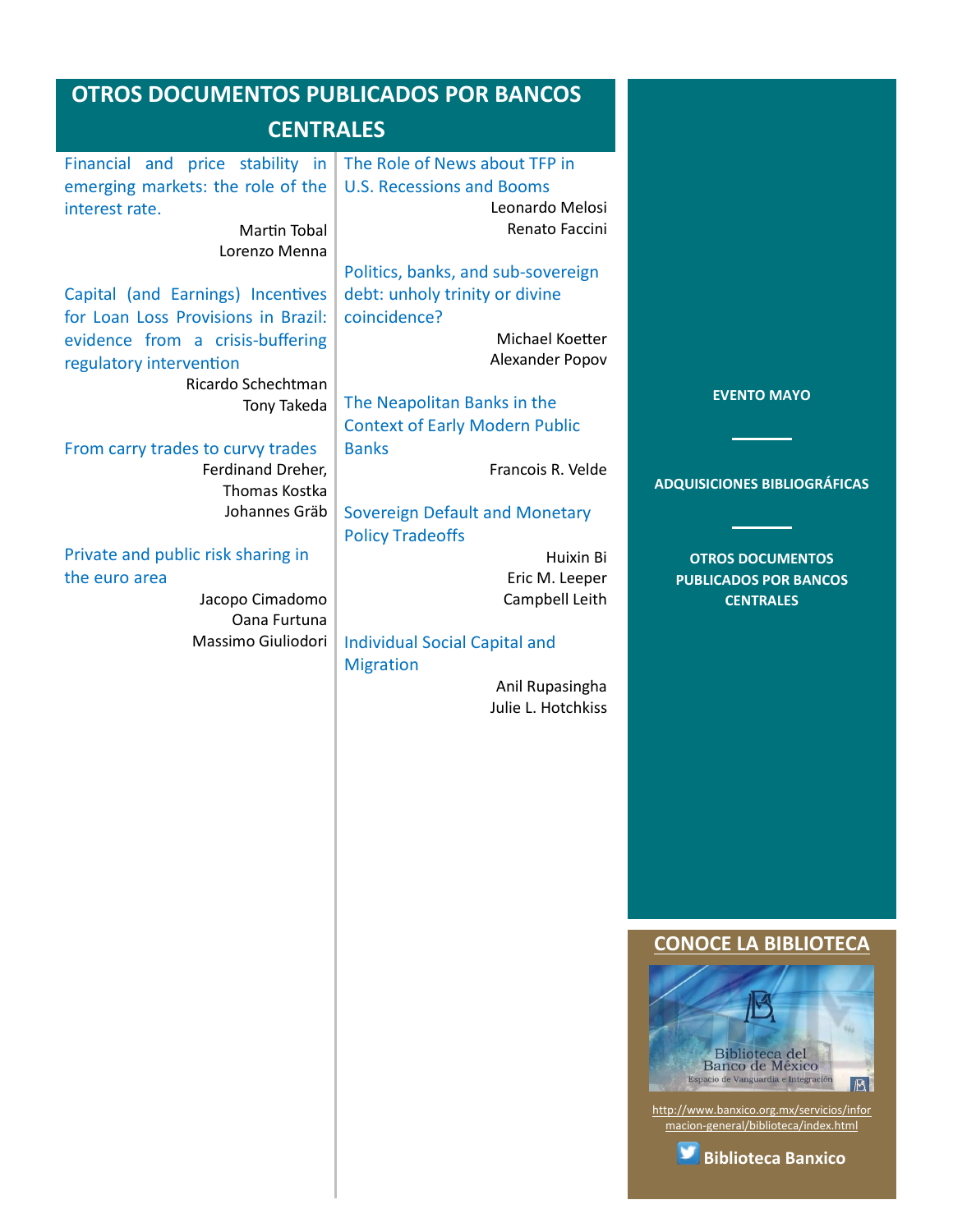**ECONOMÍA Y FINANZAS**

<span id="page-4-0"></span>

| THE END                                                                              |
|--------------------------------------------------------------------------------------|
| ΩF                                                                                   |
| THEORY                                                                               |
|                                                                                      |
| Plannelol Crises, the Failure of<br>Economics, and the Sweep<br>of Haman Internetion |
| <b>Richard Hookstaber</b>                                                            |
|                                                                                      |

The end of theory : financial crises, the failure of economics, and the sweep of human interaction Richard Bookstaber Princeton University, 2017 **Clasificación: 330.019 B724**

## [Solicítalo aquí](mailto:osbib@banxico.org.mx?subject=+Solicito%20el%20siguiente%20material&body=Solicito%20en%20préstamo%20el%20siguiente%20título%20%22The%20end%20of%20theory%22%20con%20clasificación%20330.019%20B724)

#### Resumen:

Our economy may have recovered from the Great Recession—but not our economics. In The End of Theory, Richard Bookstaber discusses why the human condition and the radical uncertainty of our world renders the standard economic model—and the theory behind it—useless for dealing with financial crises. What model should replace it? None. At least not any version we've been using for the past two hundred years. Instead, Bookstaber argues for a new approach called agent-based economics, one that takes as a starting point the fact that we are humans, not the optimizing automatons that standard economics assumes we are. Bookstaber's groundbreaking paradigm promises to do a far better job at preventing crises and managing those that break out. As he explains, our varied memories and imaginations color our economic behavior in unexpected hues. Agent-based modeling embraces these nuances by avoiding the mechanistic, unrealistic structure of our current economic approach. Bookstaber tackles issues such as radical uncertainty, when circumstances take place beyond our anticipation, and emergence, when innocent, everyday interactions combine to create sudden chaos. Starting with the realization that future crises cannot be predicted by the past, he proposes an approach that recognizes the human narrative while addressing market realities.

## Collective choice and social welfare Amartya Sen Harvard University, 2017 **Clasificación: 330.1556 S4732 2017**

## [Solicítalo aquí](mailto:osbib@banxico.org.mx?subject=+Solicito%20el%20siguiente%20material&body=Solicito%20en%20préstamo%20el%20siguiente%20título%20%22Collective%20choice%20and%20social%20welfare%22%20con%20clasificación%20330.1556%20S4732%202017)

#### Resumen:

**OLLECTIVE CHOICE** 

Can the values which individual members of society attach to different alternatives be aggregated into values for society as a whole, in a way that is both fair and theoretically sound? Is the majority principle a workable rule for making decisions? How should income inequality be measured? When and how can we compare the distribution of welfare in different societies? So reads the 1998 Nobel citation by the Swedish Academy, acknowledging Amartya Sen's important contributions in welfare economics and particularly his work in Collective Choice and Social Welfare. Originally published in 1970, this classic study has been recognized for its groundbreaking role in integrating economics and ethics, and for its influence in opening up new areas of research in social choice, including aggregative assessment. It has also had a large influence on international organizations, including the United Nations, notably in its work on human development. The book showed that the "impossibility theorems" in social choice theory—led by the pioneering work of Kenneth Arrow—do not negate the possibility of reasoned and democratic social choice. Sen's ideas about social choice, welfare economics, inequality, poverty, and human rights have continued to evolve since the book's first appearance. This expanded edition preserves the text of the original while presenting eleven new chapters of fresh arguments and results. Both the new and original chapters alternate between nonmathematical treatments of Sen's subjects, accessible to all, and mathematical arguments and proofs. A new introduction gives a far-reaching, up-to-date overview of the subject of social choice.

**[EVENTO MAYO](#page-1-0)**

#### **[ADQUISICIONES BIBLIOGRÁFICAS](#page-2-0)**

**[OTROS DOCUMENTOS](#page-3-0)  [PUBLICADOS POR BANCOS](#page-3-0)  [CENTRALES](#page-3-0)**

#### **[CONOCE LA BIBLIOTECA](http://www.banxico.org.mx/servicios/informacion-general/biblioteca/index.html)**



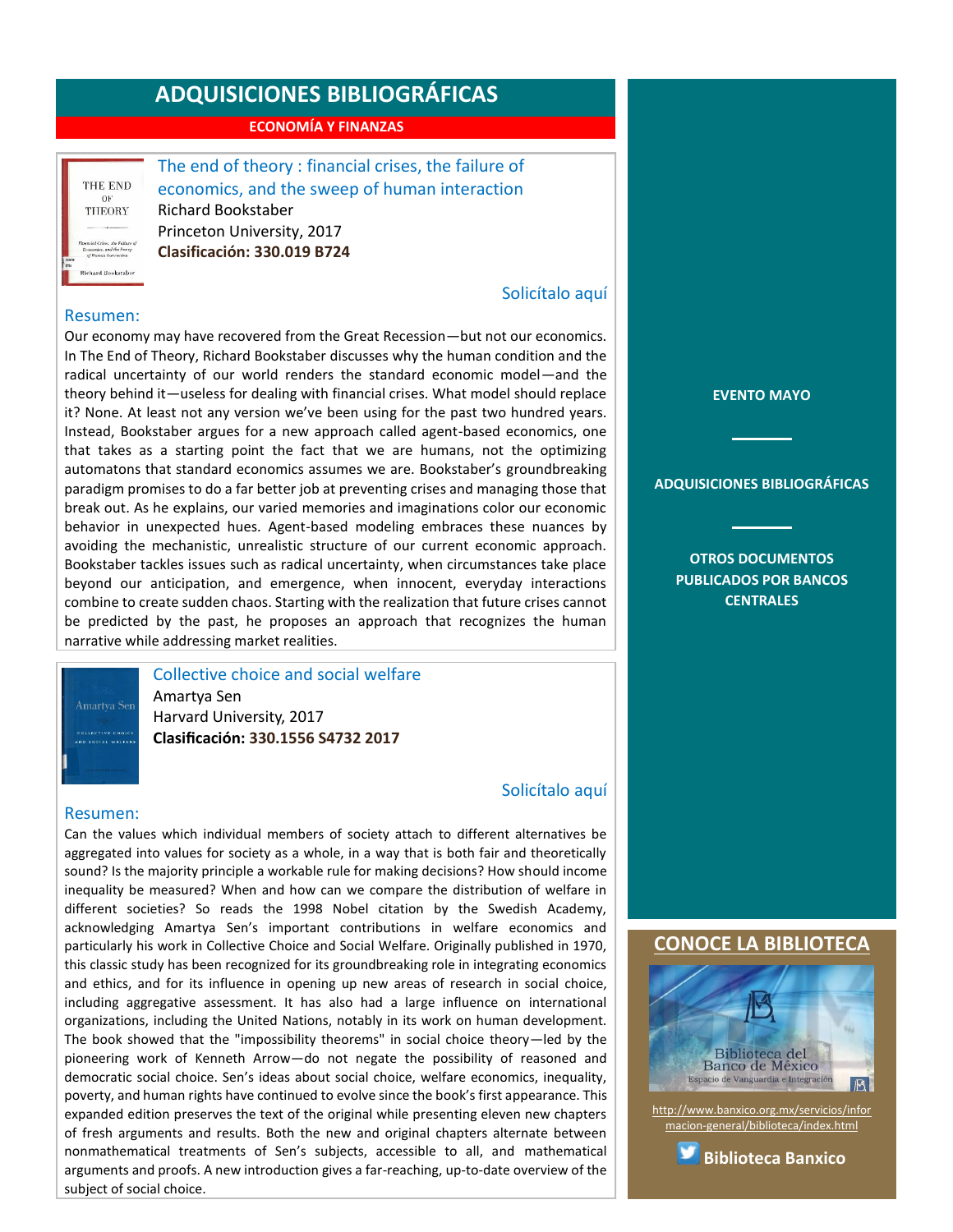#### **ECONOMÍA Y FINANZAS**

<span id="page-5-0"></span>

The Intangible economy : how services shape global production and consumption edited by Deborah K. Elms; Arian Hassani, Patrick Low Cambridge University, 2017 **Clasificación: 338.48 I61**

#### [Solicítalo aquí](mailto:osbib@banxico.org.mx?subject=+Solicito%20el%20siguiente%20material&body=Solicito%20en%20préstamo%20el%20siguiente%20título%20%22The%20Intangible%20economy%22%20con%20clasificación%20338.48%20I61)

#### Resumen:

The Intangible Economy: How Services Shape Global Production and Consumption studies aspects of the role of services in development as well as on particular sectoral issues, always with policy considerations lurking not far from the analysis. The volume highlights the evolution and significance of services in the global economy, including as a vehicle for development. It discusses the major pillars that hold the services infrastructure together, namely, its governance and financing mechanisms. Other chapters adopt more specific geographical or sectoral perspectives, including a regional study of the impact of services in economic integration in ASEAN; a countrylevel analysis of the role of services in economic and social upgrading in India; a look at industry-specific dynamics through the business process outsourcing model; and finally, a value chain view to understand how services are impacted on a granular or micro level by policies.



Unequal al gains : American growth and inequality since 1700

Peter H. Lindert; Jeffrey G. Williamson Princeton University, 2016 **Clasificación: 339.20973 L744**

[Solicítalo aquí](mailto:osbib@banxico.org.mx?subject=+Solicito%20el%20siguiente%20material&body=Solicito%20en%20préstamo%20el%20siguiente%20título%20%22Unequal%20al%20gains%22%20con%20clasificación%20339.20973%20L744)

#### Resumen:

Unequal Gains offers a radically new understanding of the economic evolution of the United States, providing a complete picture of the uneven progress of America from colonial times to today. While other economic historians base their accounts on American wealth, Peter Lindert and Jeffrey Williamson focus instead on income—and the result is a bold reassessment of the American economic experience. America has been exceptional in its rising inequality after an egalitarian start, but not in its long-run growth. America had already achieved world income leadership by 1700, not just in the twentieth century as is commonly thought. Long before independence, American colonists enjoyed higher living standards than Britain—and America's income advantage today is no greater than it was three hundred years ago. But that advantage was lost during the Revolution, lost again during the Civil War, and lost a third time during the Great Depression, though it was regained after each crisis. In addition, Lindert and Williamson show how income inequality among Americans rose steeply in two great waves—from 1774 to 1860 and from the 1970s to today—rising more than in any other wealthy nation in the world. Unequal Gains also demonstrates how the widening income gaps have always touched every social group, from the richest to the poorest. The book sheds critical light on the forces that shaped American income history, and situates that history in a broad global context. Economic writing at its most stimulating, Unequal Gains provides a vitally needed perspective on who has benefited most from American growth, and why.

## **[EVENTO MAYO](#page-1-0)**

#### **[ADQUISICIONES BIBLIOGRÁFICAS](#page-2-0)**

**[OTROS DOCUMENTOS](#page-3-0)  [PUBLICADOS POR BANCOS](#page-3-0)  [CENTRALES](#page-3-0)**

#### **[CONOCE LA BIBLIOTECA](http://www.banxico.org.mx/servicios/informacion-general/biblioteca/index.html)**



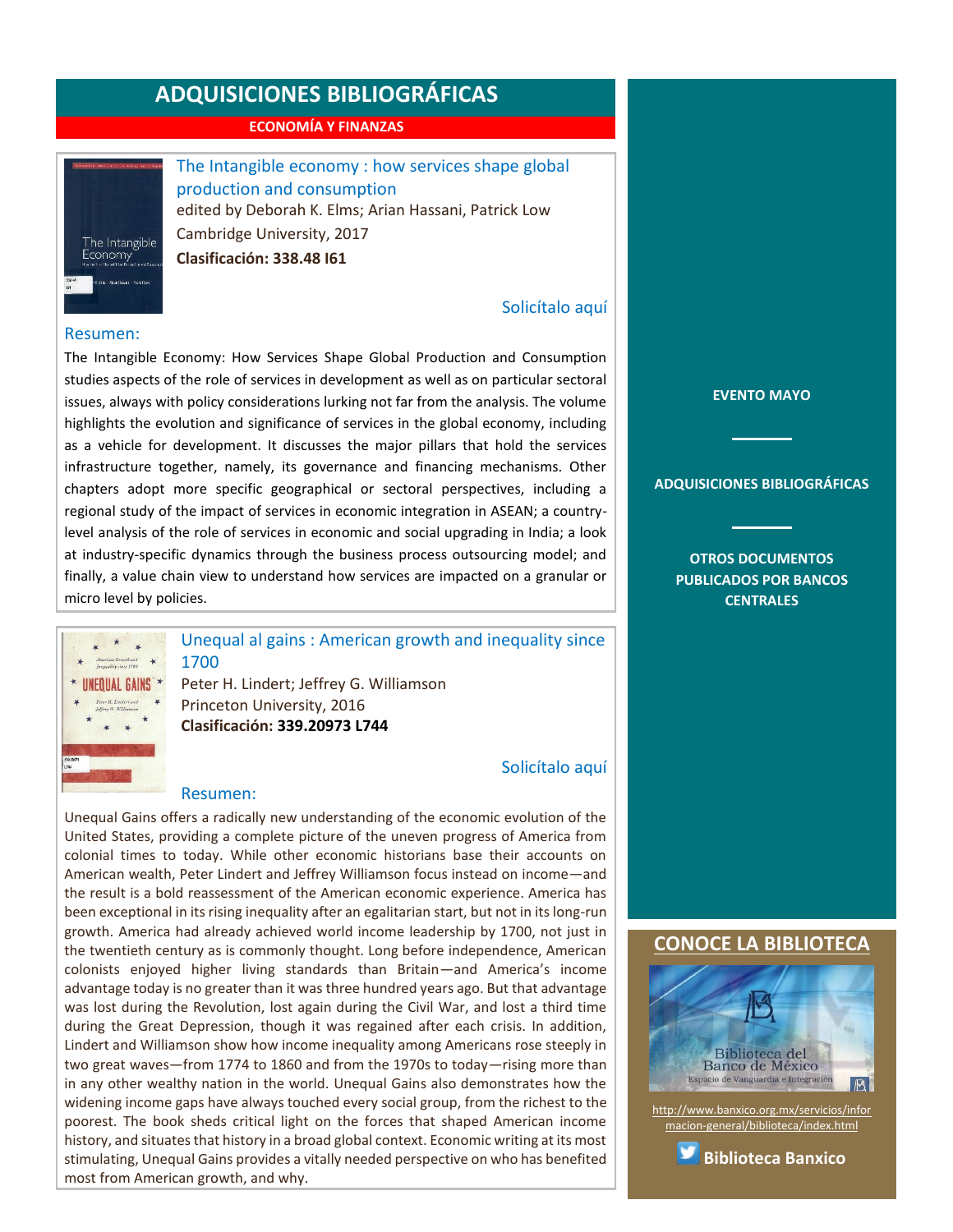**ECONOMÍA Y FINANZAS**



<span id="page-6-0"></span>The escape from balance sheet recession and the QE trap : a hazardous road for the world economy Richard C. Koo Wiley, 2015 **Clasificación: 332.46 K82**

#### [Solicítalo aquí](mailto:osbib@banxico.org.mx?subject=+Solicito%20el%20siguiente%20material&body=Solicito%20en%20préstamo%20el%20siguiente%20título%20%22The%20escape%20from%20balance%20sheet%20recession%20and%20the%20QE%20trap%22%20con%20clasificación%20332.46%20K82)

#### Resumen:

The Escape from Balance Sheet Recession and the QE Trap details the many hidden dangers remaining as the world slowly recovers from the balance sheet recession of 2008. Author and leading economist Richard Koo explains the unique political and economic pitfalls that stand in the way of recovery from this rare type of recession that was largely overlooked by economists. Koo anticipated the current predicament in the West long before others and issued warnings in his previous books: Balance Sheet Recession and The Holy Grail of Macroeconomics. This new book illustrates how history is repeating itself in Europe while the United States, which learnt from the Japanese experience, is doing better by avoiding the fiscal cliff. However, because of the liberal dosage of quantitative easing already implemented, the United States, the United Kingdom, and Japan may face a treacherous path to normalcy in what Koo calls the QE Trap. He argues that it is necessary to understand balance sheet recession in order to resolve the Eurozone crisis, particularly the competitiveness problems. Koo issues warnings against those who are too ready to argue for structural reforms when the problems are actually with balance sheets. He re-examines Japan's two decades of experiences with this rare recession and offers an insider view on the Abenomics.



<span id="page-6-1"></span>Keynes : useful economics for the world economy Peter Temin; David Vines MIT, 2014 **Clasificación: 330.156 T279**

#### [Solicítalo aquí](mailto:osbib@banxico.org.mx?subject=+Solicito%20el%20siguiente%20material&body=Solicito%20en%20préstamo%20el%20siguiente%20título%20%22Keynes%20:%20useful%20economics%20for%20the%20world%20economy%22%20con%20clasificación%20330.156%20T279)

#### Resumen:

As the global economic crisis continues to cause damage, some policy makers have called for a more Keynesian approach to current economic problems. In this book, the economists Peter Temin and David Vines provide an accessible introduction to Keynesian ideas that connects Keynes's insights to today's global economy and offers readers a way to understand current policy debates. They survey economic thinking before Keynes and explain how difficult it was for Keynes to escape from conventional wisdom. They also set out the Keynesian analysis of a closed economy and expand the analysis to the international economy, using a few simple graphs to present Keynes's formal analyses in an accessible way. Finally, they discuss problems of today's world economy, showcasing the usefulness of a simple Keynesian approach to current economic policy choices. Keynesian ideas, they argue, can lay the basis for a return to economic growth.

**[EVENTO MAYO](#page-1-0)**

#### **[ADQUISICIONES BIBLIOGRÁFICAS](#page-2-0)**

**[OTROS DOCUMENTOS](#page-3-0)  [PUBLICADOS POR BANCOS](#page-3-0) [CENTRALES](#page-3-0)**

## **[CONOCE LA BIBLIOTECA](http://www.banxico.org.mx/servicios/informacion-general/biblioteca/index.html)**



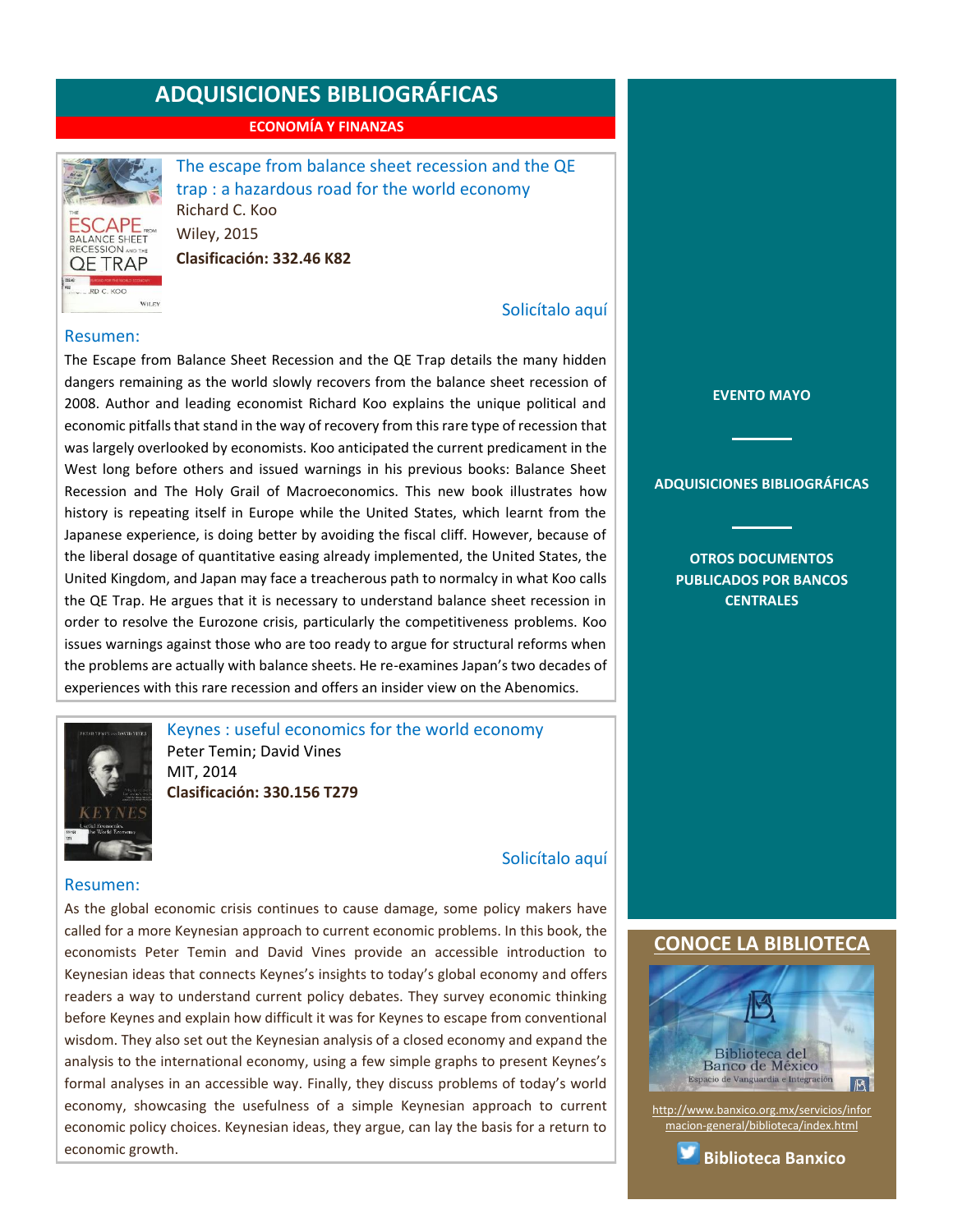**ECONOMÍA Y FINANZAS**

#### <span id="page-7-1"></span>P.T. BAUER Equality, theThird World, and conomic **Delusion**

## <span id="page-7-0"></span>Equality, the third world, and economic delusion

P. T. Bauer Harvard University, 1981 **Clasificación: 330 B344**

# [Solicítalo aquí](mailto:osbib@banxico.org.mx?subject=+Solicito%20el%20siguiente%20material&body=Solicito%20en%20préstamo%20el%20siguiente%20título%20%22Equality,%20the%20third%20world,%20and%20economic%20delusion%22%20con%20clasificación%20330%20B344)

#### Resumen:

Even in impoverished countries lacking material and human resources, P. T. Bauer argues, economic growth is possible under the right conditions. These include a certain amount of thrift and enterprise among the people, social mores and traditions which sustain them, and a firm but limited government which permits market forces to work. Challenging many views about development that are widely held, Bauer takes on squarely the notion that egalitarianism is an appropriate goal. He goes on to argue that the population explosion of less-developed countries has on the whole been a voluntary phenomenon and that each new generation has lived better than its forebears. He also critically examines the notion that the policies and practices of Western nations have been responsible for third world poverty. In a major chapter, he reviews the rationalizations for foreign aid and finds them weak; while in another he shows that powerful political clienteles have developed in the Western nations supporting the foreign aid process and probably benefiting more from it than the alleged recipients. Another chapter explores the link between the issue of Special Drawing Rights by the International Monetary Fund on the one hand and the aid process on the other. Throughout the book, Bauer carefully examines the evidence and the light it throws on the propositions of development.

# **MATEMÁTICAS**



Introduction to analysis Arthur Mattuck CreateSpace, 2013 **Clasificación: 515 M444**

[Solicítalo aquí](mailto:osbib@banxico.org.mx?subject=+Solicito%20el%20siguiente%20material&body=Solicito%20en%20préstamo%20el%20siguiente%20título%20%22Introduction%20to%20analysis%22%20con%20clasificación%20515%20M444)

Resumen:

This book is meant for those who have studied one-variable calculus (and maybe higher-level courses as well), generally skipping the proofs in favor of learning the techniques and solving problems. Now they are interested in learning to read proofs, and to find and write up their own: perhaps because they will need this for the next steps in their chosen field, or for intellectual satisfaction, or just out of curiosity. There are two paths to this. Some books start with a great leap forward, giving the definitions in n-space. This requires an excursion into point-set topology, whose proofs are unlike those of the usual calculus courses and are a roadblock to many. The path chosen by this book is to start like calculus does, in 1-space (i.e., on the line) and focus on the basic definitions and ideas of one-variable calculus: limits, continuity, derivatives, Riemann integrals, and a few more advanced topics. It's done rigorously, but also in as familiar a way as possible. So from the start it will use as a source of examples what you know (with occasional reminders): K-12 mathematics and basic one-variable calculus, including the log, exp, and trig functions. This takes up about two-thirds of the book, and might be as far as you wish to go. It sounds like just repeating calculus, but students say that it feels very different and is not all that easy. The rest of the book gets into ideas from advanced calculus used in lower-level courses without proof: uniform convergence, differentiating infinite series term-by-term and integrals containing a parameter (the Laplace transform, for instance). For the latter, it's finally time to learn about point-set topology in the plane (2-space, but n-space is no harder). There's also for the curious or needy an optional chapter with the most important facts about point-sets of measure zero on the line and a more powerful integral, the Lebesgue integral.

#### **CONOCE LA BIBLIOTEC**

**[EVENTO MAYO](#page-1-0)**

**[ADQUISICIONES BIBLIOGRÁFICAS](#page-2-0)**

**[OTROS DOCUMENTOS](#page-3-0)  [PUBLICADOS POR BANCOS](#page-3-0) [CENTRALES](#page-3-0)**



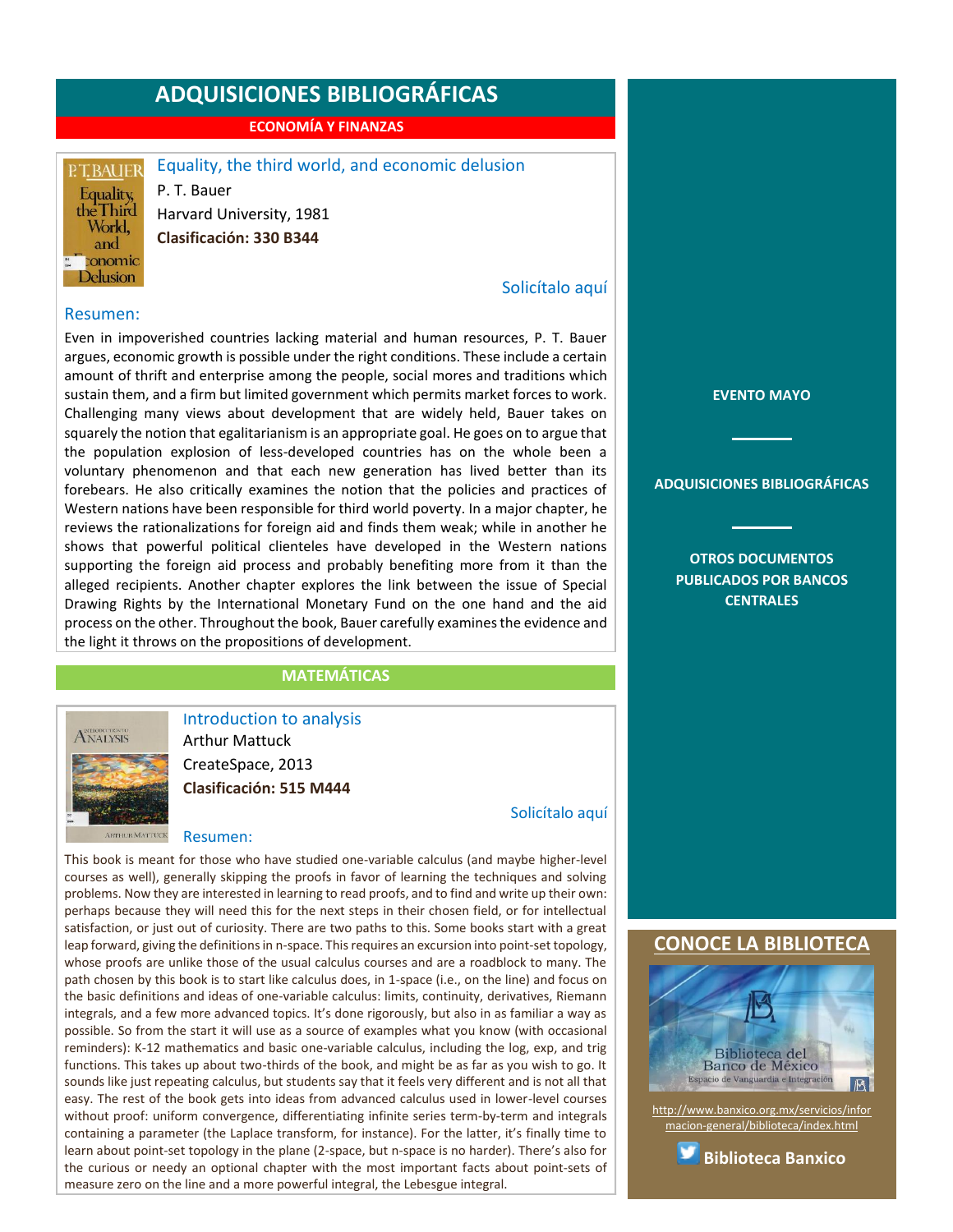**MATEMÁTICAS**

<span id="page-8-0"></span>

Bayesian filtering and smoothing Simo Särkkä Cambridge University, 2013. **Clasificación: 519.542 S245**

## [Solicítalo aquí](mailto:osbib@banxico.org.mx?subject=+Solicito%20el%20siguiente%20material&body=Solicito%20en%20préstamo%20el%20siguiente%20título%20%22Bayesian%20filtering%20and%20smoothing%22%20con%20clasificación%20519.542%20S245)

#### Resumen:

Filtering and smoothing methods are used to produce an accurate estimate of the state of a time-varying system based on multiple observational inputs (data). Interest in these methods has exploded in recent years, with numerous applications emerging in fields such as navigation, aerospace engineering, telecommunications and medicine. This compact, informal introduction for graduate students and advanced undergraduates presents the current state-of-the-art filtering and smoothing methods in a unified Bayesian framework. Readers learn what non-linear Kalman filters and particle filters are, how they are related, and their relative advantages and disadvantages. They also discover how state-of-the-art Bayesian parameter estimation methods can be combined with state-of-the-art filtering and smoothing algorithms. The book's practical and algorithmic approach assumes only modest mathematical prerequisites. Examples include MATLAB computations, and the numerous end-ofchapter exercises include computational assignments. MATLAB/GNU Octave source code is available for download at www.cambridge.org/sarkka, promoting hands-on work with the methods.

# **COMERCIO**



Tap : unlocking the mobile economy Anindya Ghose MIT, 2017. **Clasificación: 381.142 G427**

# [Solicítalo aquí](mailto:osbib@banxico.org.mx?subject=+Solicito%20el%20siguiente%20material&body=Solicito%20en%20préstamo%20el%20siguiente%20título%20%22Tap%20:%20unlocking%20the%20mobile%20economy%22%20con%20clasificación%20381.142%20G427)

#### Resumen:

Consumers create a data trail by tapping their phones; businesses can tap into this trail to harness the power of the more than three trillion dollar mobile economy. According to Anindya Ghose, a global authority on the mobile economy, this two-way exchange can benefit both customers and businesses. In Tap, Ghose welcomes us to the mobile economy of smartphones, smarter companies, and value-seeking consumers. Drawing on his extensive research in the United States, Europe, and Asia, and on a variety of real-world examples from companies including Alibaba, China Mobile, Coke, Facebook, SK Telecom, Telefónica, and Travelocity, Ghose describes some intriguingly contradictory consumer behavior: people seek spontaneity, but they are predictable; they find advertising annoying, but they fear missing out; they value their privacy, but they increasingly use personal data as currency. When mobile advertising is done well, Ghose argues, the smartphone plays the role of a personal concierge—a butler, not a stalker. Ghose identifies nine forces that shape consumer behavior, including time, crowdedness, trajectory, and weather, and he examines these how these forces operate, separately and in combination. With Tap, he highlights the true influence mobile wields over shoppers, the behavioral and economic motivations behind that influence, and the lucrative opportunities it represents. In a world of artificial intelligence, augmented and virtual reality, wearable technologies, smart homes, and the Internet of Things, the future of the mobile economy seems limitless.

**[EVENTO MAYO](#page-1-0)**

**[ADQUISICIONES BIBLIOGRÁFICAS](#page-2-0)**

**[OTROS DOCUMENTOS](#page-3-0)  [PUBLICADOS POR BANCOS](#page-3-0)  [CENTRALES](#page-3-0)**

**CONOCE LA BIBLIOTEC** 



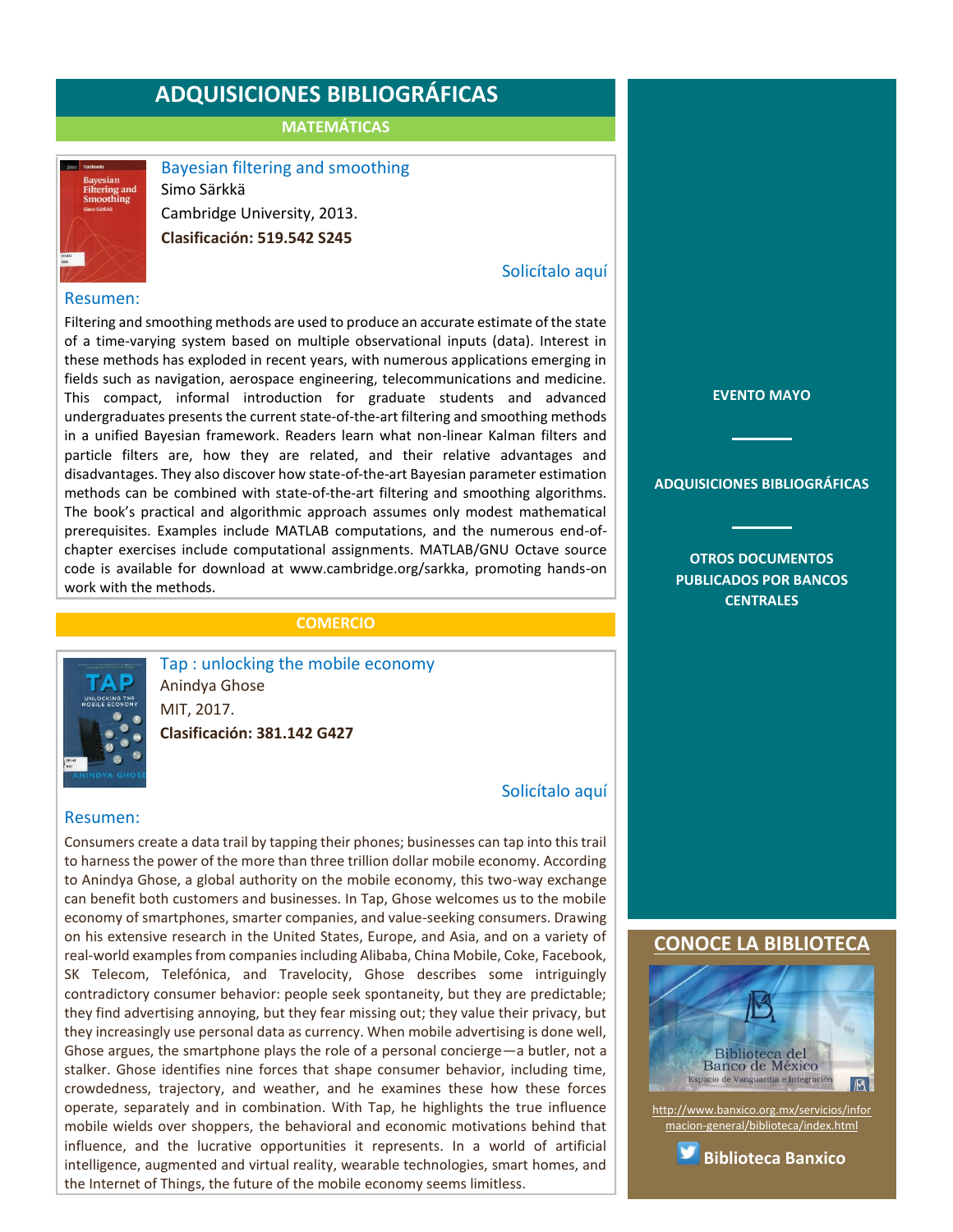**CIENCIAS SOCIALES**

<span id="page-9-0"></span>

#### The origins of behavioural public policy Adam Oliver

Cambridge University, 2017 **Clasificación: 320.6019 O48**

# [Solicítalo aquí](mailto:osbib@banxico.org.mx?subject=+Solicito%20el%20siguiente%20material&body=Solicito%20en%20préstamo%20el%20siguiente%20título%20%22The%20origins%20of%20behavioural%20public%20policy%22%20con%20clasificación%20320.6019%20O48)

#### Resumen:

The use of behavioural science to inform policy is one of the main developments in the social sciences over the last several decades. In this book, Adam Oliver offers an accessible introduction to the development of behavioural public policy, examining how behavioural economics might be used to inform the design of a broad spectrum of policy frameworks, from nudges, to bans on certain individual behaviours, to the regulation of the commercial sector. He also considers how behavioural economics can explain and predict phenomena as a challenge to economists' assumptions around how people perceive time, utility and money. The book offers an intellectual foundation for all those concerned with behavioural public policy, from academics, undergraduate and postgraduate students with a diverse range of disciplinary perspectives, such as economics, political science, sociology and anthropology, to policy makers and practitioners working directly with behavioural public policy in their everyday working lives. An accessible introduction to the development of behavioural economics from the 1950s to the present day, giving the reader a thorough grounding in its developments and the challenges it poses to rational choice theory and standard economics theory. Offers an all-encompassing, non-didactic approach to behavioural economics, presenting arguments both for and against propositions, allowing the reader to gain knowledge of the various issues and encouraging them to form their own considered opinions. Clearly highlights an applied approach to behavioural economics over the rhetoric of other texts to bring a level of intellectual clarity to the field.



The accordion family : boomerang kids, anxious parents, and the private toll of global competition Katherine S. Newman Beacon, 2013 **Clasificación: 306.8740846 N553**

#### [Solicítalo aquí](mailto:osbib@banxico.org.mx?subject=+Solicito%20el%20siguiente%20material&body=Solicito%20en%20préstamo%20el%20siguiente%20título%20%22The%20accordion%20family%22%20con%20clasificación%20306.8740846%20N553)

#### Resumen:

An in-depth and global look at the growing phenomenon of failure to launch young people who return home and what this means for family structures and the economy. Why are adults in their twenties and thirties stuck in their parents' homes in the world's wealthiest countries? Acclaimed sociologist Katherine Newman explores the trend toward a rising number of "accordion families", composed of adult children who will be living off their parents' retirement savings with little means of their own when the older generation is gone. Her investigation, conducted in six countries, transports the reader into the homes of accordion families and uncovers fascinating links between globalization and the failure-to-launch trend. In this gripping and urgent book, Newman urges Americans not to simply dismiss the boomerang generation but, rather, to strategize how we can help the younger generation make its own place in the world. **[EVENTO MAYO](#page-1-0)**

#### **[ADQUISICIONES BIBLIOGRÁFICAS](#page-2-0)**

**[OTROS DOCUMENTOS](#page-3-0)  [PUBLICADOS POR BANCOS](#page-3-0)  [CENTRALES](#page-3-0)**

## **CONOCE LA BIBLIOTEC**



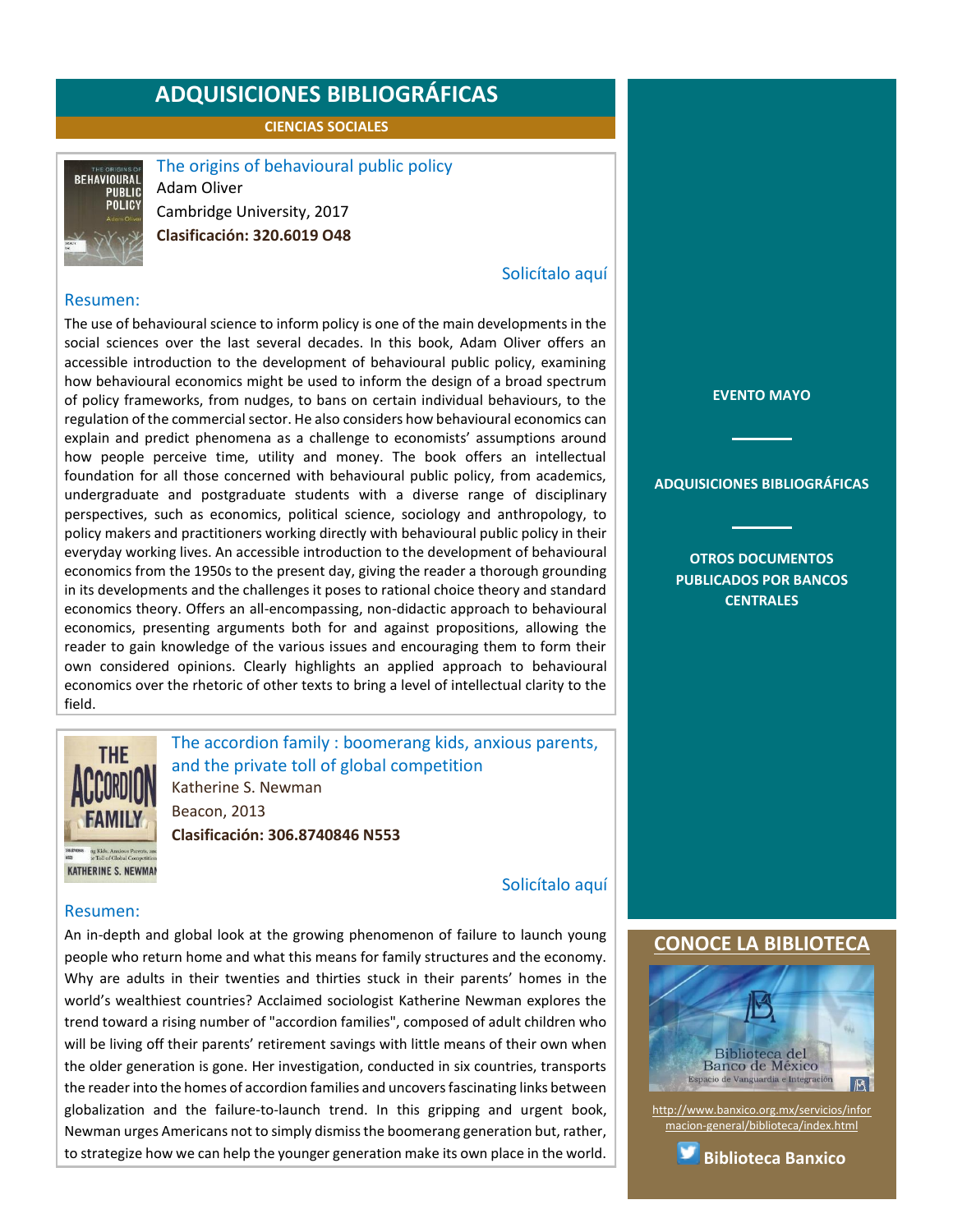<span id="page-10-0"></span>

**EUROPEAN CENTRAL BANK** EUROSYSTEM

or divine coincidence? Michael Koetter; Alexander Popov Frankfurt am Main, Germany : European Central Bank, 2018. -- 36 p. : il. -- (Working Paper Series; no. 2146).

[Descárgalo aquí](https://www.ecb.europa.eu/pub/pdf/scpwps/ecb.wp2146.en.pdf)